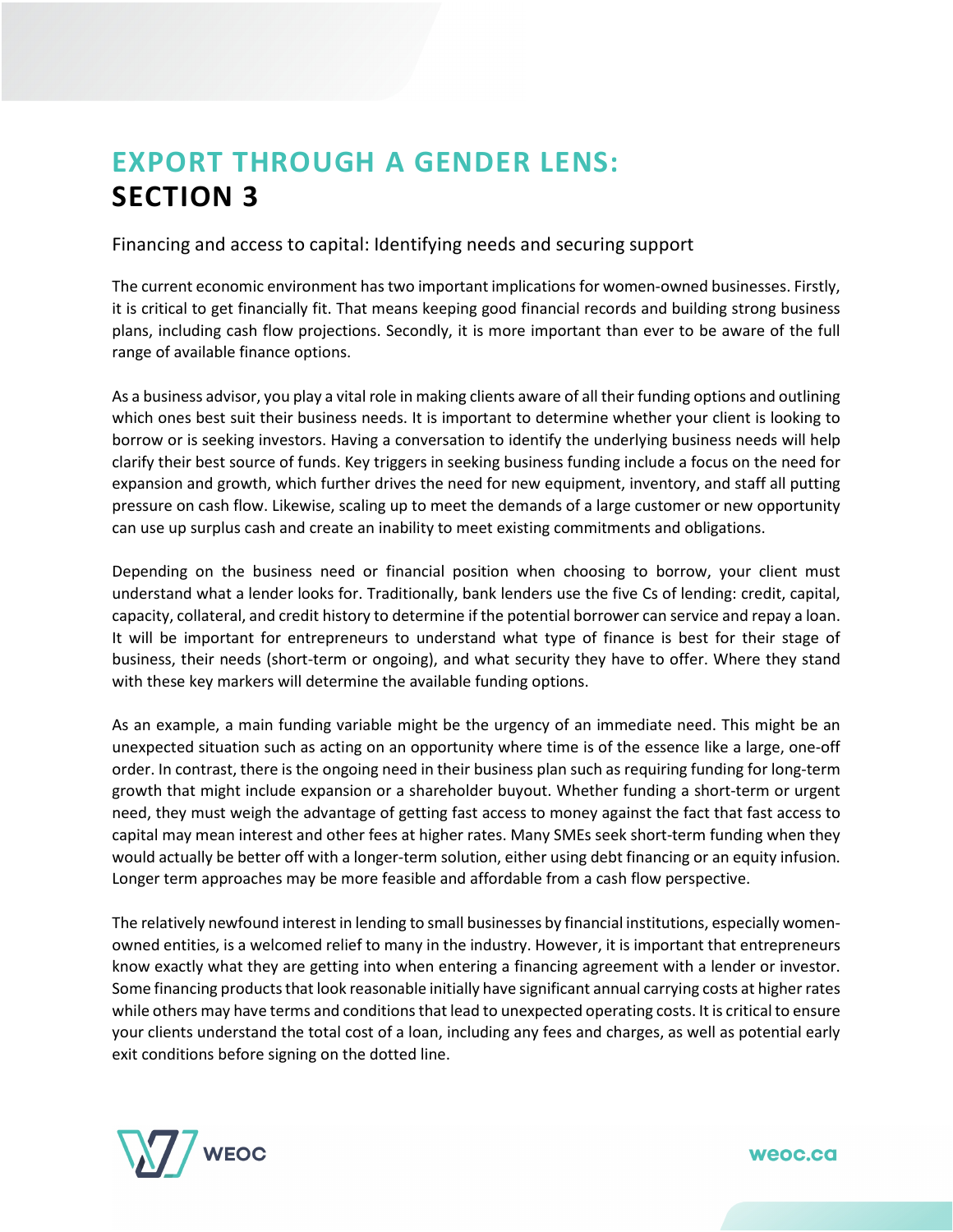Alpana Sharma, with the Women's Enterprise Centre in British Columbia and an Export Business Advisor, provides guidance and support to women-owned companies seeking financing to grow their business. It is common, says Sharma, for entrepreneurs to feel overwhelmed when looking at financing options. So, it is important to provide the right knowledge, tools, and resources to help them with their decision.

"At the Women's Enterprise Centre we help them understand the options available to access the right funding programs which in turn helps them capitalize on opportunities, diversify markets, and grow globally," she says.

## **ALTERNATIVE FUNDING OPTIONS:**

The span of financing available for women entrepreneurs has grown from the traditional banks and credit unions to different levels of government and NGOs. In the current economic environment, there are several options available, which complement the role played by private-sector financial institutions. Alternative funding sources supporting women entrepreneurs specifically include:

- 1. **Export Development Canada:** EDC has a dedicated team helping Canadian women-owned/led businesses pursue new opportunities, including a new product to access equity growth capital with the \$100 million Women in Trade Investment Program. EDC offers several financing products for companies to support their international transactions covering such things as: paying for the up-front costs associated with the production of a large export order and expanding into new markets or responding to a buyer's request for financing. They do this by providing financing to cover costs such as work in progress, buying equipment or setting up an overseas office. Insurance to protect against risks such as not getting paid, political unrest or customer bankruptcy is also available. EDC works with the company's banks to get requisite bonds posted and helps them break into new markets, going as far as introductions to potential customers.
- 2. **Business Development Bank of Canada**: BDC focuses on small and medium-sized enterprises and has a specific program dedicated to women-owned/led business. The bank helps businesses with financing, advisory services, and access to capital in all industries and at all stages of development. BDC's Capital Women in Technology (WIT) Venture Fund is one of the world's largest venture capital funds dedicated to investing in women-led technology companies and helping to build a robust ecosystem to support women in tech.

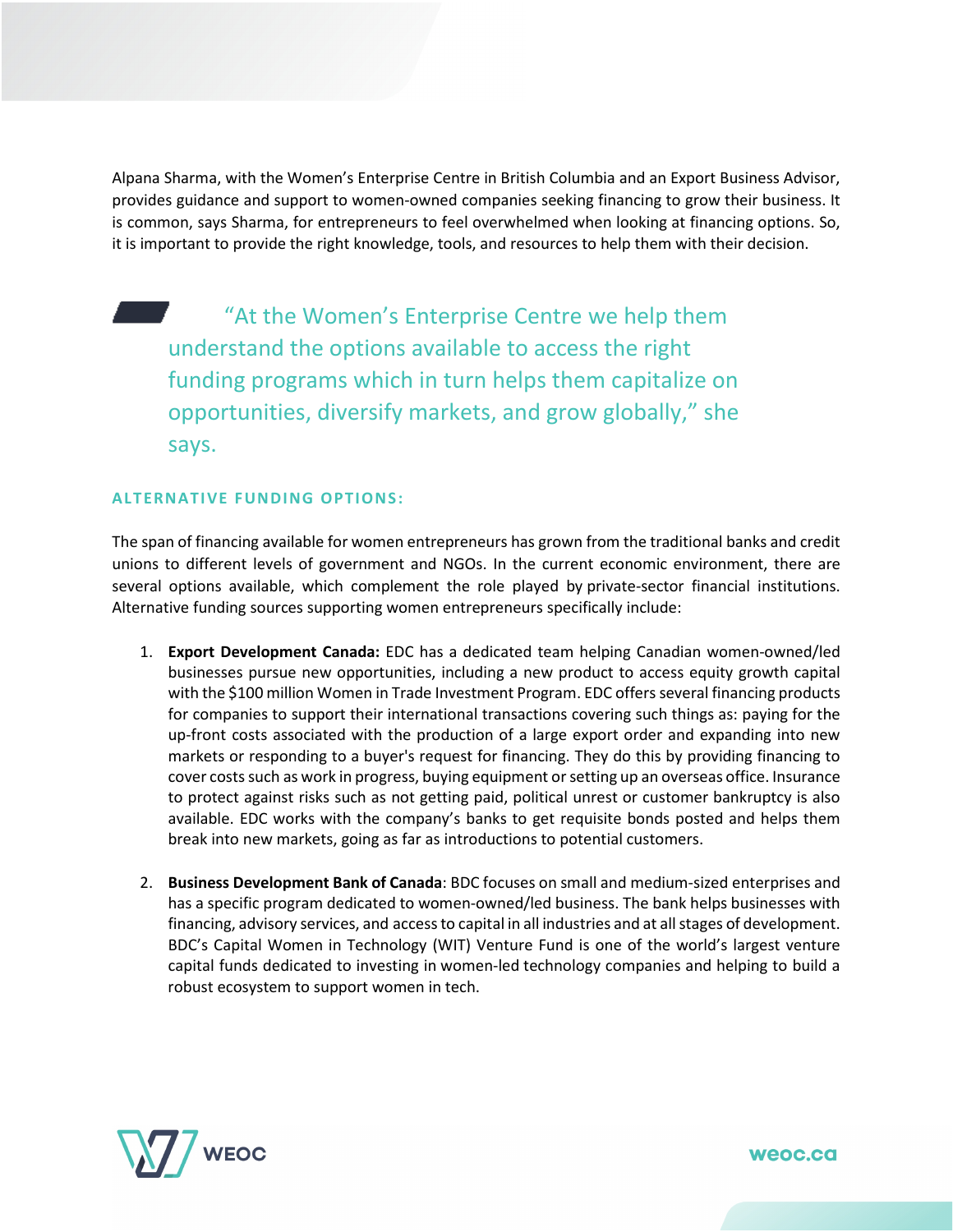- 3. **Grants and Contributions:** Two Federal government grant and contribution programs offer direct financial support to SMEs developing new export opportunities in international markets: The CanExport program, supported by Global Affairs Canada, covers a percentage of eligible expenses for a variety of export marketing activities such as business travel, participation in trade shows, market research, adaption of marketing tools and more. CanExport has a program specifically for women entrepreneurs. Agriculture and Agri-food Canada support the AgriMarketing program, a complementary program aimed at increasing and diversifying exports to international markets by supporting industry-led promotional activities that highlight Canadian farm products and producers. In addition, Farm Credit Canada's (FCC) Women Entrepreneur Program, has dedicated \$500 million in lending, enhancing events, and creating resources specifically for women entrepreneurs in agriculture, agribusiness, and food, all to support start-ups and growing businesses.
- 4. **Canadian Technology Accelerator:** CTA is not a funding program per se, since applicants must be ready to make a significant commitment of time and money, with senior personnel in their company devoting several months of full-time participation. The CTA can provide companies with an existing technology, product or service with vast opportunities and a head start in a foreign market. The focus is helping businesses take advantage of what the local market has to offer. These services vary among CTAs, but generally include mentorship and advice from industry leaders in the foreign market, office space in technology centres shared with other entrepreneurs and innovators, access to potential investors, and connections and networking in the technology business community.
- 5. **Venture Capital Catalyst**: The VCC program focusing on the global transition towards the adoption of clean technologies designed to enhance productivity, increase resource efficiency, and reduce waste and pollution. It presents an economic opportunity for women-owned companies. The Venture Capital Catalyst Initiative (VCCI) is an alternative funding option to improve financing opportunities for women and under-represented groups in the clean tech sector. It also seeks to improve gender balance among Canadian VC fund managers and companies. A portion of the funds made available under this initiative are dedicated to enhancing diversity and increasing women's participation in the venture capital ecosystem, helping business start-ups, scaling existing businesses, and accessing new markets.
- 6. **Futurpreneur Canada:** FC provides financing, mentoring and support tools to aspiring business owners aged 18-39 to secure financing through collateral-free loans.
- 7. **Startup Canada:** Has the Women Founders Fund, providing micro-grants to women entrepreneurs and women-led companies in STEM (science, technology, engineering, math).
- 8. **Regional Development Agencies**: There are six Regional Development Agencies (RDAs) across Canada that work closely with businesses to help them scale up by providing access to financial assistance. Each of the RDAs have tailored programs that support women entrepreneurs.